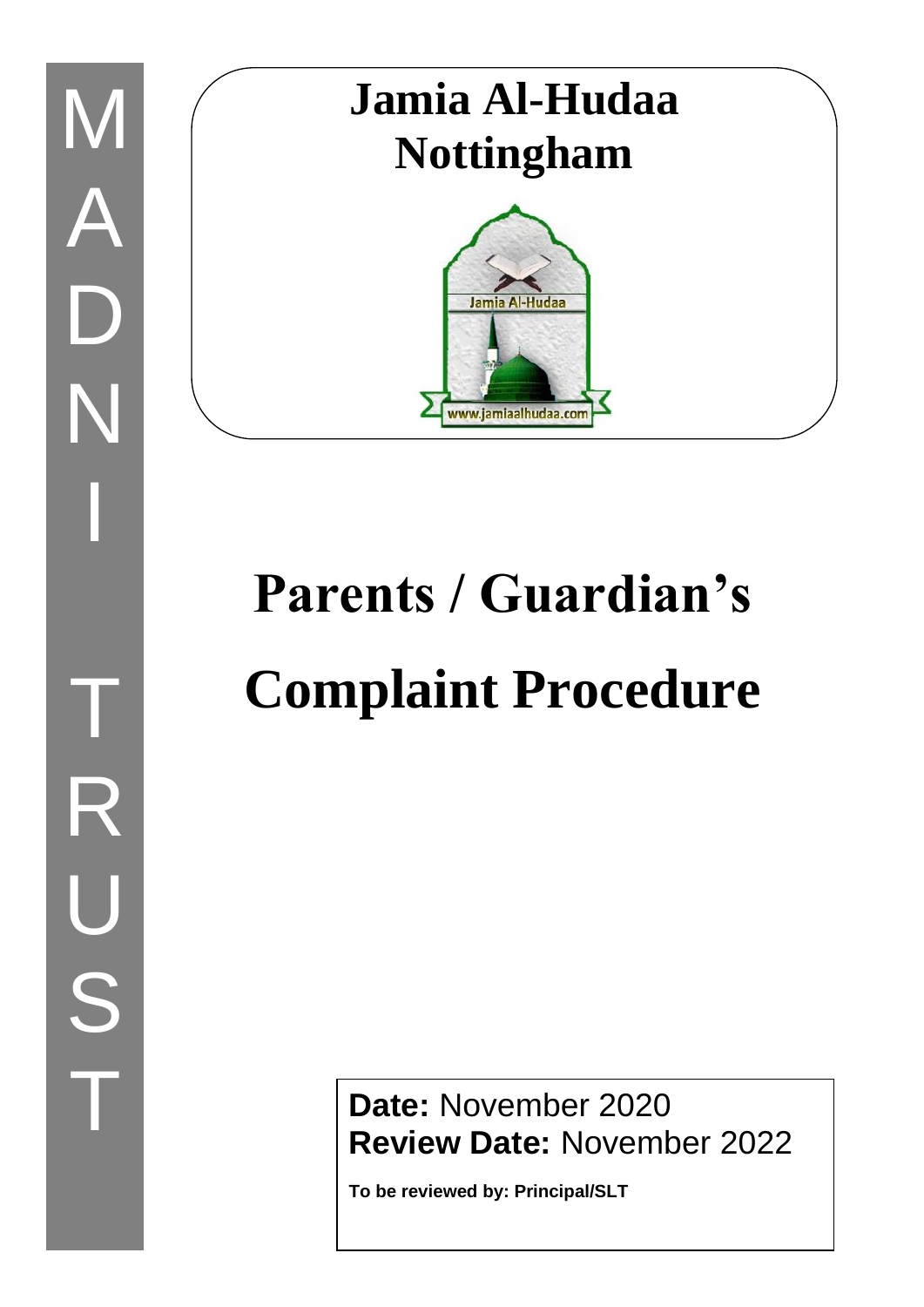#### **Contents**

| Roles & Responsibilities. |  |
|---------------------------|--|
|                           |  |
|                           |  |
|                           |  |
| Informal Stage            |  |
|                           |  |
|                           |  |
|                           |  |
|                           |  |
|                           |  |
|                           |  |
|                           |  |
|                           |  |
|                           |  |
|                           |  |
|                           |  |
|                           |  |
|                           |  |
|                           |  |
|                           |  |
|                           |  |
|                           |  |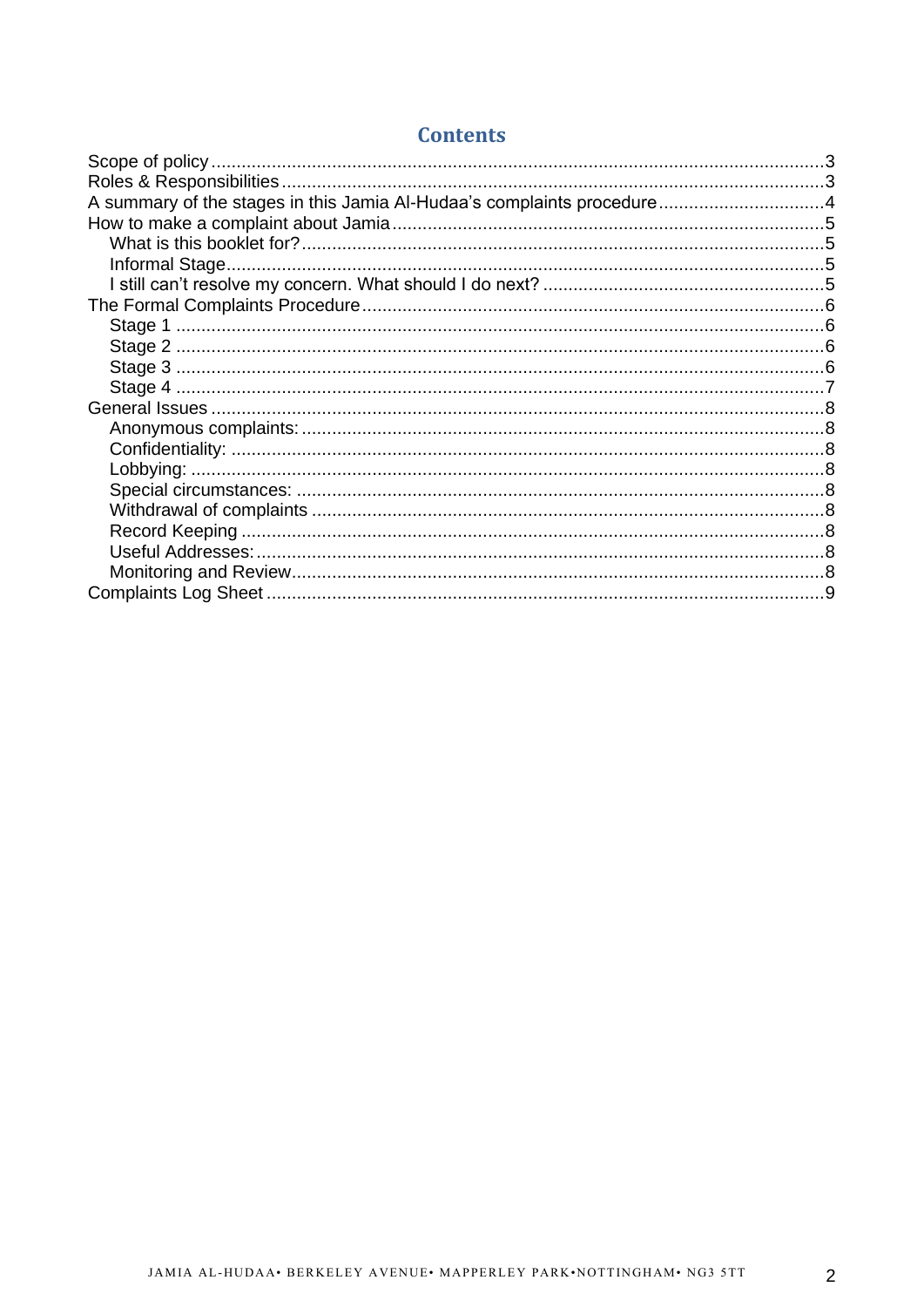#### <span id="page-2-0"></span>**Scope of policy**

Jamia Al-Hudaa prides itself on the quality of Islamic and National Curriculum teaching and pastoral care provided to students, however it recognizes that parents will, from time to time, have normal and legitimate concerns about the progress, achievement, behavior or welfare of their son / daughter. Parents are encouraged to make those concerns known to staff so that they can be addressed in partnership with the Jamia.

Jamia Al-Hudaa recognises the difference between a 'concern', which can be conveyed informally and a 'formal complaint' which takes the form of specific focussed dissatisfaction. Jamia Al-Hudaa will take all concerns and complaints seriously and will make every effort to deal with complaints informally, at an early stage, in the spirit of continued respect and partnership.

At Jamia Al-Hudaa we aim to:

- $\triangleright$  Resolve all complaints within 28 working days of the complaint being received.
- $\triangleright$  Ensure that complaints are dealt with in line with the procedures set out in this document.
- $\triangleright$  Ensure that complaints are resolved either to the complainant's satisfaction or with an otherwise appropriate outcome which balances the rights and duties of students.
- $\triangleright$  Ensure that, where appropriate, a full and fair investigation of the issue is undertaken.
- $\triangleright$  Ensure that no-one, including a student, is penalised for raising a concern or making a complaint in good faith.
- $\triangleright$  Keep a written record, for at least three years, of all complaints, the action taken and at what stage they were resolved. (Note: This information is provided to Ofsted at their request).
- $\triangleright$  Regularly review the record of all written complaints and their outcomes to identify whether review or change in practice is needed or so that patterns can be identified and appropriate interventions made. This review will be carried out by the Principal (or a designated senior leader).
- ➢ Keep confidential all records relating to individual complaints except where the Secretary of State or a body conducting an inspection under section 162A of the 2002 Act, as amended, requests access to them.

#### <span id="page-2-1"></span>**Roles & Responsibilities**

A record of formal complaints and their outcomes is kept by the DSL in her office and is reviewed regularly by the Head Teacher.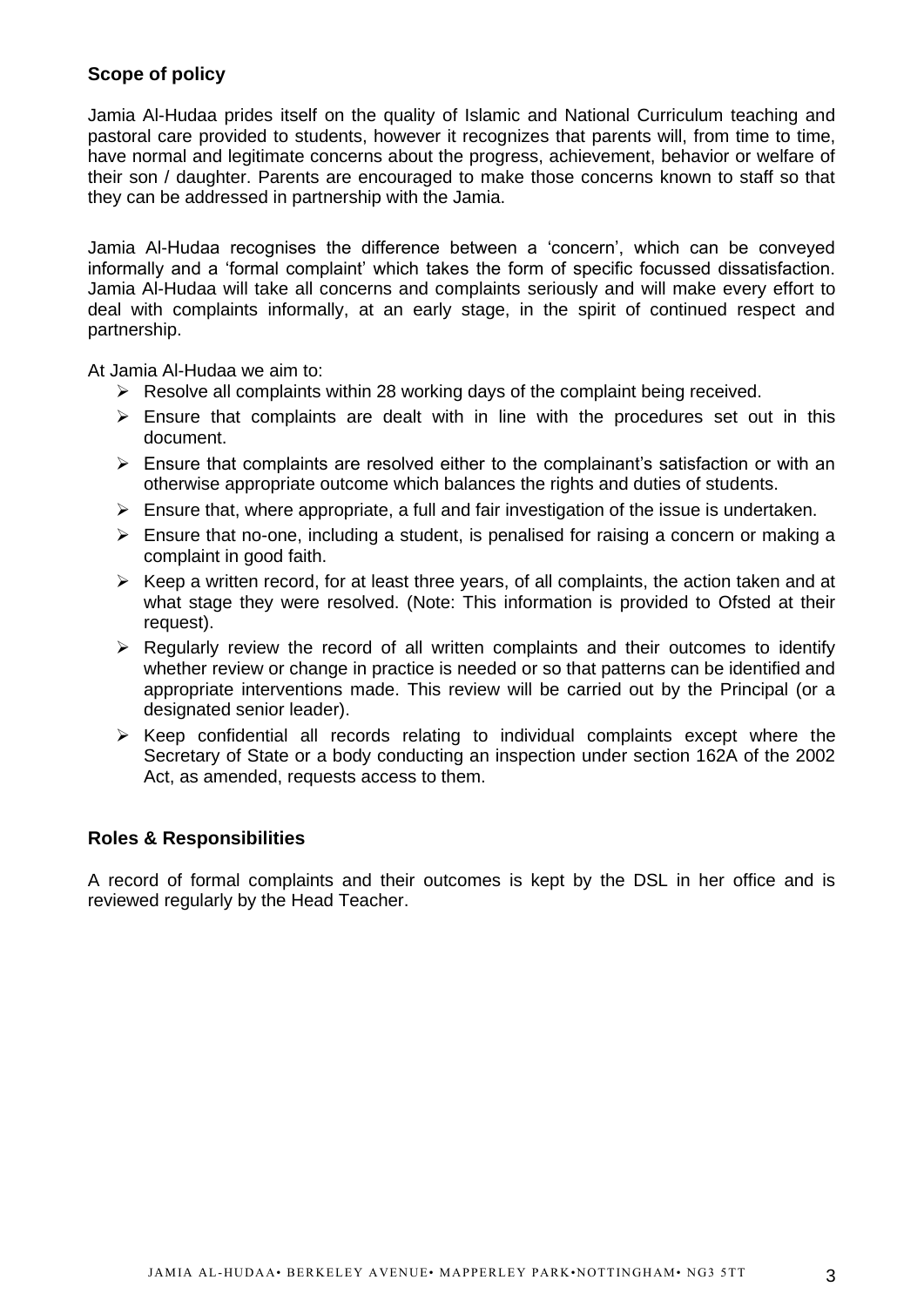#### <span id="page-3-0"></span>**A summary of the stages in this Jamia Al-Hudaa's complaints procedure**

The diagram below provides a summary of the procedures detailed in this booklet. Because this is only a summary you are advised to ensure you have read the relevant section of the guidance in detail before starting out on any of the stages. Please remember that it is normal and expected that each stage will be followed in sequence. It is also expected that there will be good reason to move on to the next stage in the procedures.

| <b>INFORMAL</b>                                                                                                                                                                                                                |                                                                                                                                                                                                                 |  |  |  |  |
|--------------------------------------------------------------------------------------------------------------------------------------------------------------------------------------------------------------------------------|-----------------------------------------------------------------------------------------------------------------------------------------------------------------------------------------------------------------|--|--|--|--|
| What you should do                                                                                                                                                                                                             | <b>What will happen</b>                                                                                                                                                                                         |  |  |  |  |
| Discuss the problem with the class or<br>subject teacher, Head of Curriculum or<br>Designated Safeguarding Lead.                                                                                                               | The relevant person will make a written<br>record of all complaints, the date on which<br>they were received and any action taken by<br>the Jamia as a result.                                                  |  |  |  |  |
|                                                                                                                                                                                                                                |                                                                                                                                                                                                                 |  |  |  |  |
| Should the matter not be resolved within 10 working days or in the event of failing to reach a<br>satisfactory resolution please proceed to Formal Stage 1 of this procedure                                                   |                                                                                                                                                                                                                 |  |  |  |  |
|                                                                                                                                                                                                                                |                                                                                                                                                                                                                 |  |  |  |  |
|                                                                                                                                                                                                                                | <b>FORMAL</b>                                                                                                                                                                                                   |  |  |  |  |
| <b>Stage 1:</b> Write to the "Designated<br>Safeguarding Lead"<br>stating<br>you<br>are<br>making a formal complaint. State your<br>complaint; give all relevant details, your<br>name and how you may be contacted.           | You should receive an acknowledgement<br>within 5 working days and the Designated<br>Safeguarding Lead's findings within 10<br>working days.                                                                    |  |  |  |  |
|                                                                                                                                                                                                                                |                                                                                                                                                                                                                 |  |  |  |  |
| If you are not satisfied with the findings of the Designated Safeguarding Lead                                                                                                                                                 |                                                                                                                                                                                                                 |  |  |  |  |
|                                                                                                                                                                                                                                |                                                                                                                                                                                                                 |  |  |  |  |
| <b>Stage 2: Write to the Head Teacher. State</b><br>your complaint; give all relevant details<br>including why you do not accept the<br>Designated Safeguarding Lead's findings,<br>your name and how you may be<br>contacted. | You should receive an acknowledgement<br>within 5 working days and the Head<br>Teacher's findings within 10 working<br>days.                                                                                    |  |  |  |  |
|                                                                                                                                                                                                                                |                                                                                                                                                                                                                 |  |  |  |  |
|                                                                                                                                                                                                                                | If you are not satisfied with the findings of the Head Teacher                                                                                                                                                  |  |  |  |  |
|                                                                                                                                                                                                                                |                                                                                                                                                                                                                 |  |  |  |  |
| <b>Stage 3: Write to the Principal within 10</b><br>days stating why you are not satisfied with<br>the Head Teacher's finding.                                                                                                 | You should receive an acknowledgement<br>from the Principal within 5 working days<br>and the findings within 15 working days.*                                                                                  |  |  |  |  |
|                                                                                                                                                                                                                                |                                                                                                                                                                                                                 |  |  |  |  |
| If you are still not satisfied or believe that the<br>Jamia's complaints procedure was not followed appropriately                                                                                                              |                                                                                                                                                                                                                 |  |  |  |  |
|                                                                                                                                                                                                                                |                                                                                                                                                                                                                 |  |  |  |  |
| <b>Stage 4: Write to the Chairperson of the</b><br>Madni Trust within 10 days stating why you<br>are not satisfied with Principal's findings.<br>Request that a Complaints Panel is set up<br>to investigate the matter.       | The Chairperson of the Madni Trust will set<br>up a panel to meet within 21 working days.<br>You may be accompanied by one other<br>person. The Panel will advise you of its<br>findings within 5 working days. |  |  |  |  |
|                                                                                                                                                                                                                                | <b>THIS DECISION IS FINAL</b>                                                                                                                                                                                   |  |  |  |  |
| * These timescales are advisory only in recognition of the voluntary nature of the work of the<br>Principal.                                                                                                                   |                                                                                                                                                                                                                 |  |  |  |  |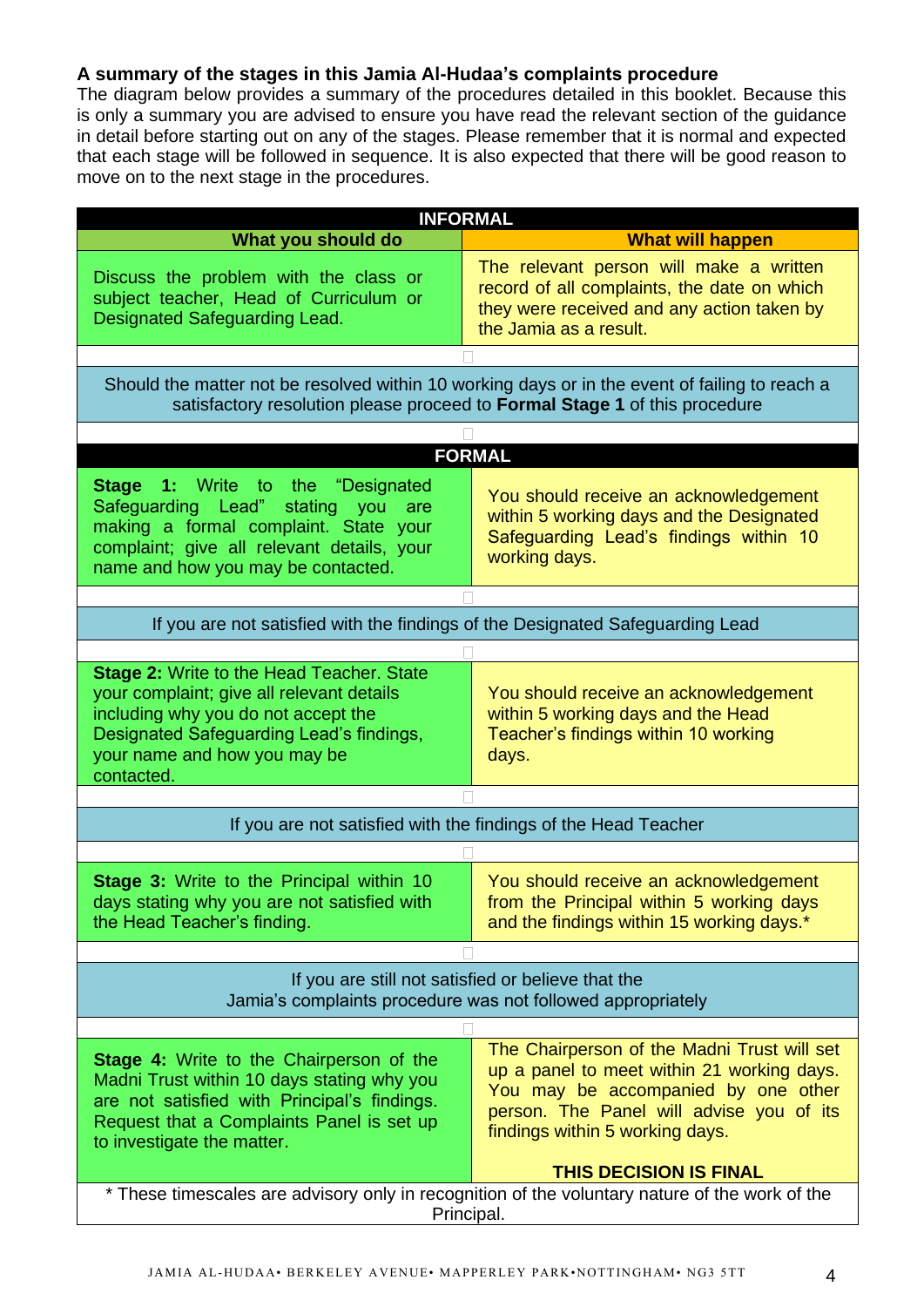#### <span id="page-4-0"></span>**How to make a complaint about Jamia**

#### <span id="page-4-1"></span>**What is this booklet for?**

Things do not always happen as you might expect. You may have a disagreement with the way your child is being educated or supervised whilst at Jamia. This booklet explains how you can solve your concerns as quickly and effectively as possible. It can also help you if you want to make a formal complaint about an unresolved issue.

#### <span id="page-4-2"></span>**Informal Stage**

Anyone (with parental responsibility for a student at Jamia) with a concern about any aspect of the Jamia is encouraged to raise their concern, either personally or through someone else, with their child's class or subject teacher or Hostel Nazims (Supervisors). This can often resolve the problem.

You may wish to take your concern straight to the Designated Safeguarding Lead who may ask if you have talked to the relevant teacher or Nazim (Supervisor), and may want you to arrange a meeting to do that.

The main priority is to resolve the matter quickly and calmly. It is likely that a problem will become more difficult to solve as more people become involved. Try to involve just the people who you feel may help to solve the problem. If you are uncertain how to present your concern you can ask one of the senior staff members of Jamia for advice. They can only offer general advice.

#### <span id="page-4-3"></span>**I still can't resolve my concern. What should I do next?**

If the concern cannot be resolved by informal means then the person expressing the concern will be told of the option of pursuing a formal complaint and be provided with the copy of this procedure.

The issue will now become a formal complaint.

- At this level it is important that everyone involved is clear about the procedures and the nature of the complaint, so you should make important points in writing.
- There are four possible stages to the formal complaints process, with a view to solving problems at the earliest possible stage.
- With the exception of a complaint against a Designated Safeguarding Lead (when you should start at Stage 2), you should complete stage one before moving to the next.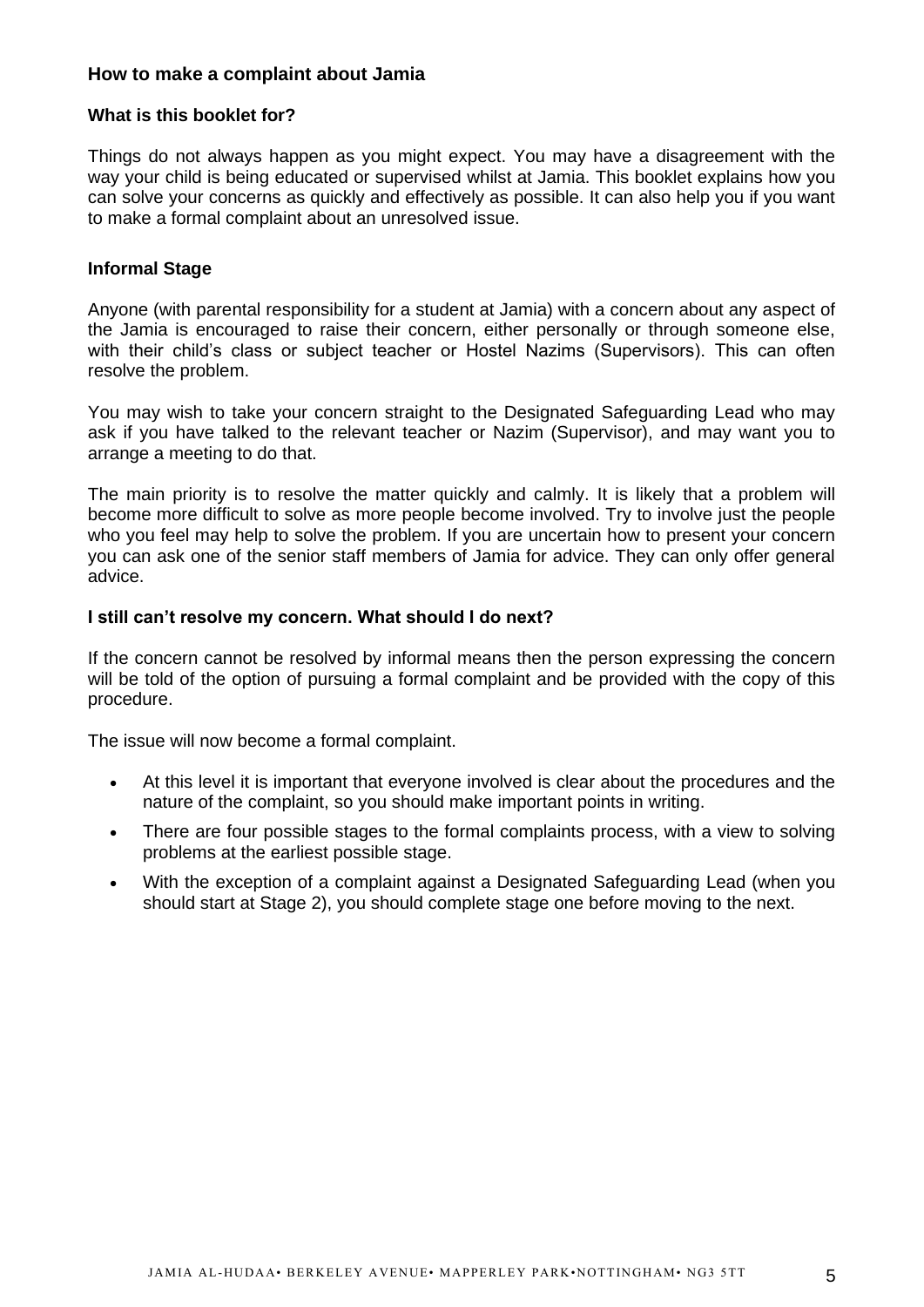#### <span id="page-5-0"></span>**The Formal Complaints Procedure**

#### <span id="page-5-1"></span>**Stage 1**

Write to the Designated Safeguarding Lead saying that you are making a formal complaint. Say what your complaint is, with all relevant details, your name and how you can be contacted. If your complaint is about the Designated Safeguarding Lead go straight to Stage 2.

The Designated Safeguarding Lead should acknowledge your letter within 5 working days<sup>1</sup>. She will look into your complaint and decide the best way of solving the problem. Hopefully you will be able to accept the Child Protection Officer's guidance.

If this does not resolve your complaint, or if the Designated Safeguarding Lead has not offered a way forward within 10 working days of your writing to the Jamia, you should go to Stage 2 of this procedure.

#### <span id="page-5-2"></span>**Stage 2**

If Stage 1 of the complaint's procedure did not solve the problem or if the Designated Safeguarding Lead did not respond, or if your complaint is about the Child Protection Officer, you should do the following:

Write to the Head Teacher. The Jamia will advise you how to contact her. Include in your letter all relevant details about your complaint, why (if relevant) you are dissatisfied with the Child Protection Officer's findings, your name and how you may be contacted. If it is more convenient, you can include copies of any previous letters about the problem.

Your letter must be acknowledged within 5 working days<sup>2</sup>.

The Head Teacher will speak with everyone involved and will give you a written reply to your complaint within 10 working days<sup>2</sup>.

In the unlikely circumstance that Stage 2 does not provide a result that you can agree to, you should consider the next Stage.

#### <span id="page-5-3"></span>**Stage 3**

If Stage 2 did not give a satisfactory result or if your complaint is about the Head Teacher, you can write to the Principal. Include in your letter all relevant details about your complaint, why (if relevant) you are dissatisfied with the Head Teacher's findings, your name and how you may be contacted. If it is more convenient, you can include copies of any previous letters about the problem.

Your letter must be acknowledged within 5 working days.

It is likely that the Principal will be using the Jamia address as his point of contact, so make sure you seal your envelope and mark it "**Urgent and Confidential"**.

The Principal will give you a written reply to your complaint within 15 working days. He should be aiming for a solution that everyone is happy with.

<sup>1</sup> *A letter sent close to the start of a Jamia holiday may not be dealt with until Jamia re-opens.* 

<sup>&</sup>lt;sup>2</sup> A letter sent close to the start of a Jamia holiday may not be dealt with by the Head Teacher until Jamia re*opens.*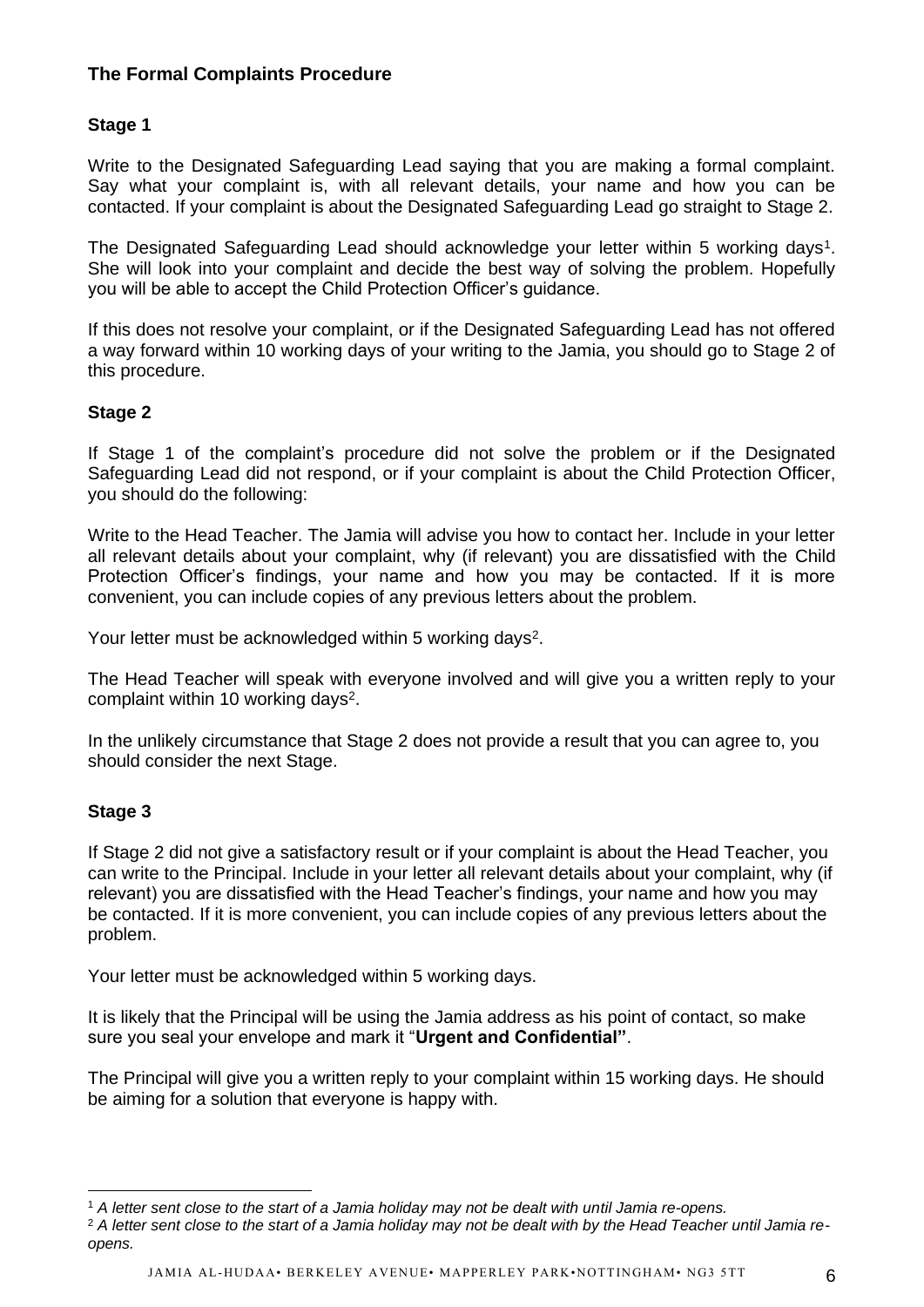#### <span id="page-6-0"></span>**Stage 4**

If you are not satisfied with the Principal's findings or have evidence that your complaint was not handled according to the Jamia's complaints procedure, you can write to the Chairperson of the Madni Trust. In your letter you must explain your complaint, confirming that each stage of the Jamia's complaints procedure has been completed or giving evidence that shows the Jamia did not follow the procedure and ask that a Complaints Panel is set up to consider your case. The complainant(s) can attend the Panel hearing and, if they wish can be accompanied by one other person.

The Panel will be made up of three members who have not been directly involved in the matters detailed in the complaint office and one of them will be independent from the management and the running of the Jamia. The Chairperson of Madni Trust will arrange for the Panel to meet no later than 21 working days after this request. During this period the following should happen:

- The Jamia will give you and the panel copies of all papers about the complaint. You can provide extra written material if you wish by sending a copy to the Chair of the Complaints Panel, c/o the Jamia, with a copy to the Principal.
- The Panel will question everyone involved until they are satisfied that they have all the information they need.
- The Panel must be fair and can take any action they wish to ensure fairness.
- Advisers or officers called to the Panel to answer factual questions are not allowed to take part in the decision.
- Sometimes the Panel may realise that they need further information that is not available straight away. They can then agree to halt the meeting and meet again at another time. The Panel must try to deal with the complaint as quickly as possible.
- The Panel will reach its decision privately and will either support the earlier decision of the Chairperson of Madni Trust (Stage 3) or decide something different.
- You must be told what the decision is within 5 working days. The complainant, the Head teacher, Principal, Chairperson and, where relevant, the person complained about, should be given a copy of any findings and recommendations.

#### **The decision of this Panel is FINAL and binding on all parties.**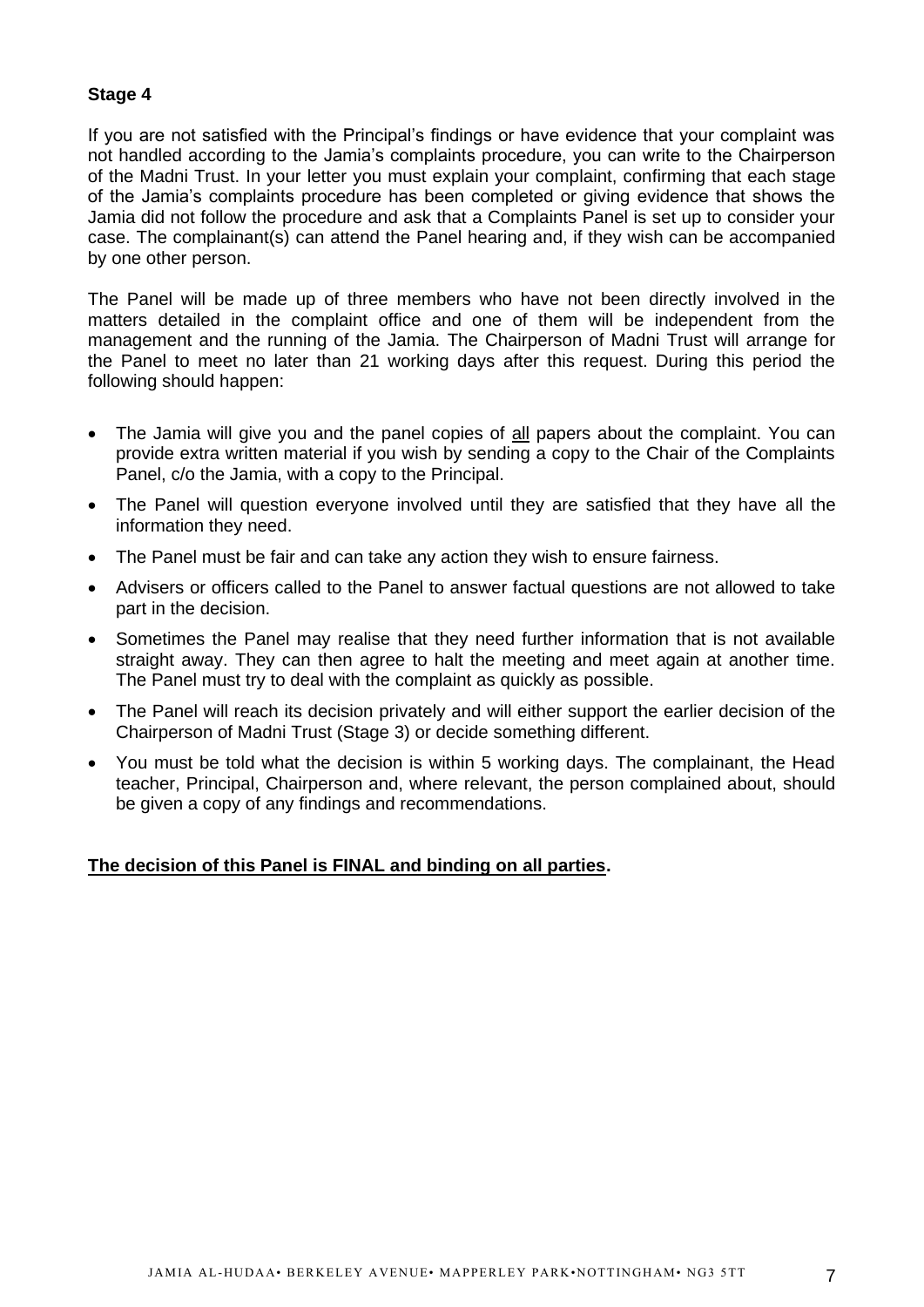#### <span id="page-7-0"></span>**General Issues**

#### <span id="page-7-1"></span>**Anonymous complaints:**

Anonymous complaints cannot be dealt with by the formal procedure detailed in this booklet.

#### <span id="page-7-2"></span>**Confidentiality:**

All complaints, related correspondences, statements and records of complaints are to be kept confidential.

#### <span id="page-7-3"></span>**Lobbying:**

No one should lobby or put pressure on a person responsible for investigating a complaint. The investigating officer and/or panel may count this against you.

#### <span id="page-7-4"></span>**Special circumstances:**

At times it may be necessary to change the way a complaint is dealt with. This could be because of the nature of the original complaint or because additional information comes to light. Other ways of dealing with a complaint include:

- staff disciplinary action
- criminal investigation
- child protection investigation

#### <span id="page-7-5"></span>**Withdrawal of complaints**

You may withdraw your complaint at any time. If possible, you should write to the person who was last dealing with the matter. You will then be sent a written acknowledgement of the withdrawal of the complaint.

#### <span id="page-7-6"></span>**Record Keeping**

All written records will be kept of all complaints, whether they were resolved at the preliminary stage, or whether they proceeded to a panel hearing.

#### <span id="page-7-7"></span>**Useful Addresses:**

**Chairperson** The Madni Trust Forest House, Berkeley Avenue, Mapperley Park, Nottingham, NG3 5TT

#### <span id="page-7-8"></span>**Monitoring and Review**

This policy is regularly monitored by the Principal/Senior Management to ensure that it is working as effectively as possible.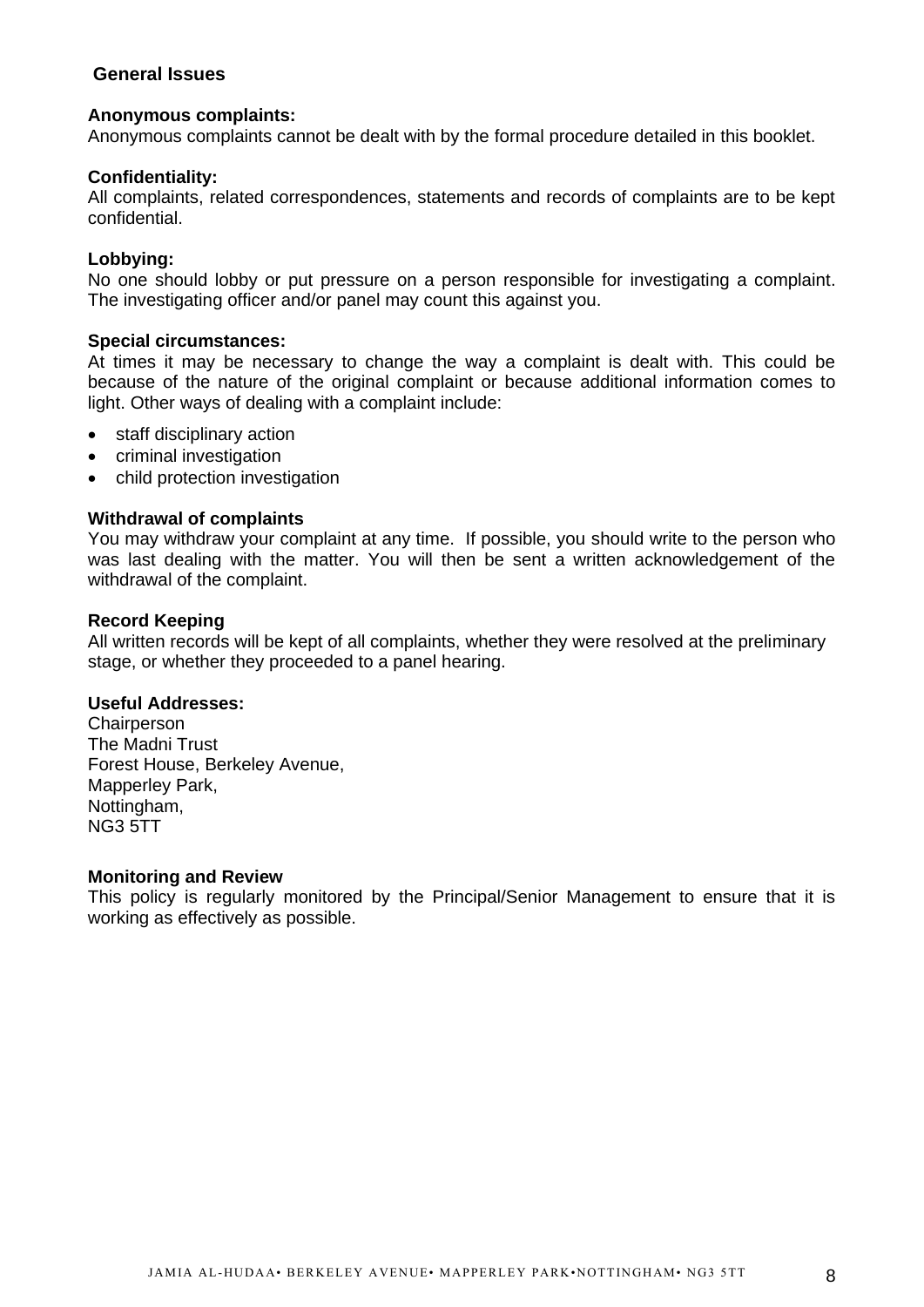#### **Jamia Al-Hudaa Nottingham**



#### **Complaints Log Sheet**

<span id="page-8-0"></span>

| <b>Academic Year</b> | No. of Informal<br><b>Complaints</b> | No. of formal<br>Complaints |
|----------------------|--------------------------------------|-----------------------------|
| 2020-21              |                                      |                             |
| 2021-22              |                                      |                             |
| 2022-23              |                                      |                             |

Information Available Upon Request.